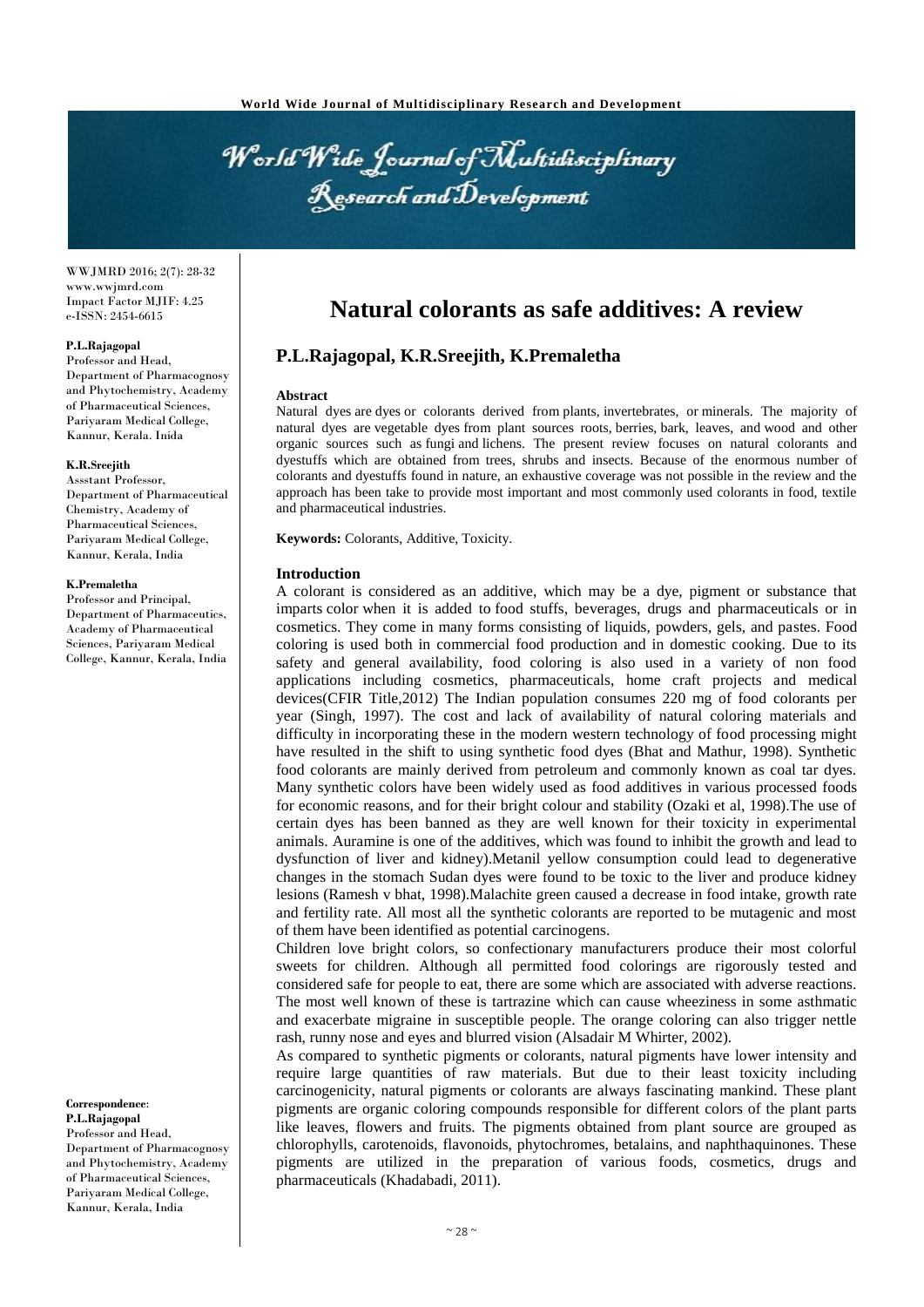In this review an attempt has been made out to list the colorants obtained from various natural sources like plant and animal source, which can be utilized safely in the food, cosmetic and drug industries (Wikipedia).

## **Curcumin**

Curcumin is a bright yellow pigment from the rhizome of *Cucuma longa* (Zingiberaceae). It is the principal curcuminoid of turmeric, which is a member of the ginger family. It is sold as an herbal supplement, cosmetics ingredient, food flavoring and food coloring. It exerts potent anti-inflammatory effects, and these antiinflammatory effects seem to be quite protective against some form of cancer progression. However, curcumin has additional anti-cancer effects that are independent of its anti-inflammatory effects and thus is a heavily researched molecule for both cancer prevention and treatment. Other areas of interest as it pertains to curcumin are alleviating cognitive decline associated with aging, being heart healthy by both electrical means and reducing lipid and plaque levels in arteries, and both reducing the risk of diabetes and being a good treatment for the side-effects associated with diabetes.



**Lawsone**

Lawsone, also known as hennotannic acid, is a red-orange dye present in the leaves of the henna plant .*Lawsonia inermis* (Lythraceae) . Henna is a flowering plant which has been used since the Bronze Age to dye skin hair, fingernails, leather, silk and wool. In several parts of the world it is traditionally used in various festivals and celebrations. The lawsone is also used for dye preparations derived from the plant.



## **Lawsone**

## **Crocin and Crocetin**

It is a red colored pigment obtained from saffron flowers *Crocu sativus* (Iridaceae) Crocetin is a natural carotenoid dicarboxylic acid that is found in the crocus flower and *Gardenia jasminoides* (fruits). It forms brick red crystals with a melting point of 285 °C. The chemical structure of crocetin forms the central core of crocin, the compound responsible for the color of saffron. It is used as a food colorant in jams and jellies to provide rich orange red color. Apart from this crocetin is considered to be an important carotenoid constituent of saffron, has shown significant potential as an anti-tumor agent in animal models and cell culture systems. Crocetin affects the growth of cancer cells by inhibiting nucleic acid synthesis, enhancing anti-oxidative system, inducing apoptosis and hindering growth factor signaling pathways.



It is a red coloured pigment obtained from the fruits of *Capsicum annuum* or *Capsicum frutescence* (Solanaceae) and is primarily used as a coloring or flavoring agent in food products. It is composed of capsaicin, the main flavoring compound giving pungency in higher concentrations, and capsanthin and capsorubin, the main coloring compounds.

Crocin

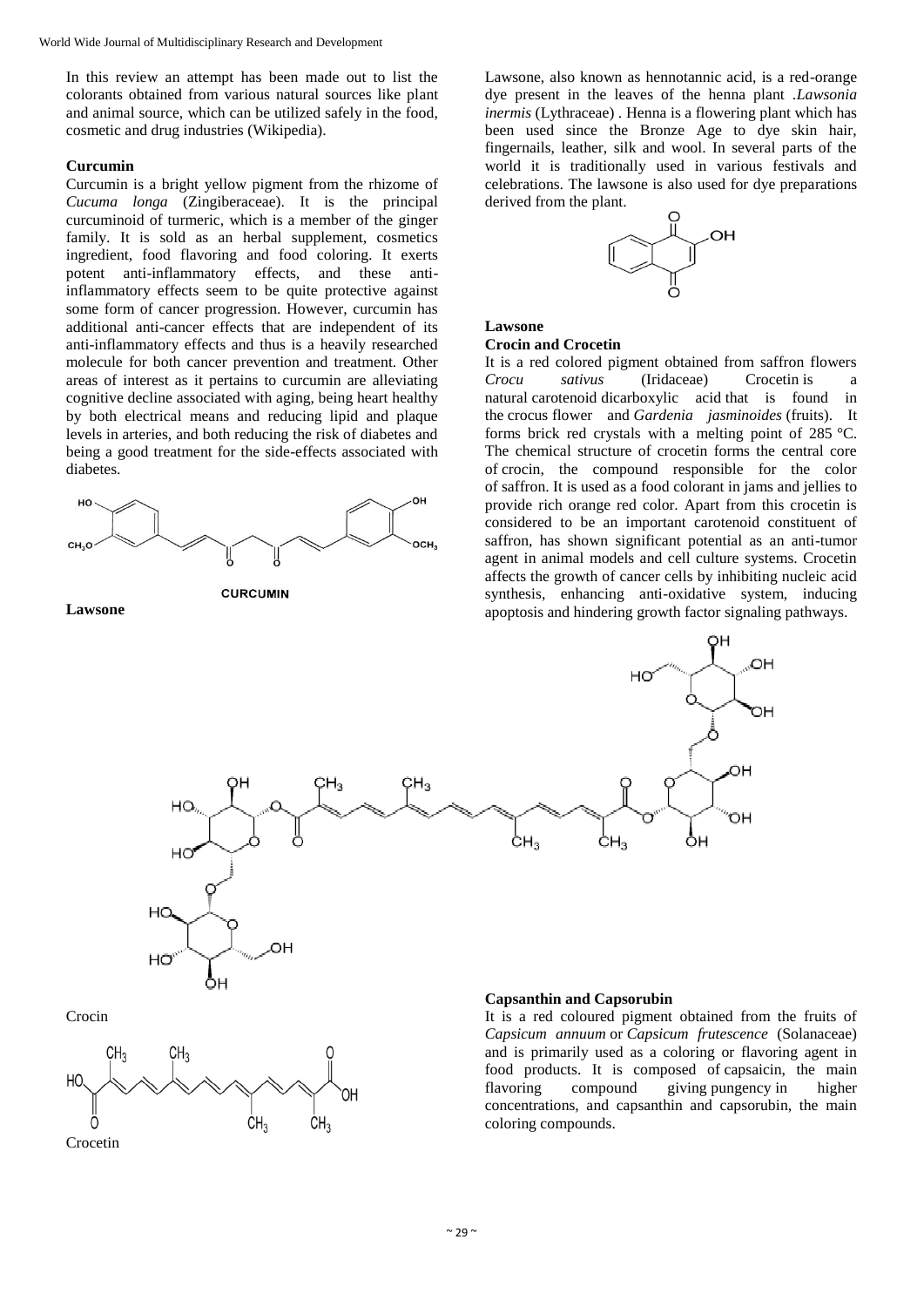

#### **Capsanthin**

#### **Carminic acid**

Carminic acid is a red glucosidal hydroxyanthrapurin that occurs naturally in some scale insects, such as the cochineal, *Coccus cacti* (Iridaceae). Carminic acid is a

substance found in high concentration in cochineal insects. It is extracted from the insect's body and eggs and is mixed with aluminum or calcium salts to make carmine dye.



### **Carminic acid**

## **Carotenoids**

Carotenoids are one of the most important groups of natural pigments obtained from Carrots *Daucus carota* (Apiaceae) they cause the yellow or orange colors of many fruit and



vegetables. Though beta-carotene is most abundant in



**Beta carotene**

#### **Betanin**

*Beta vulgaris* (Amaranthaceae) is a plant has numerous cultivated varieties, the best known of which is the root vegetable known as the beetroot. Betanin s a red glycosidic food dye obtained from beetroot. Betanin degrades when subjected to light, heat, and oxygen, therefore, it is used in frozen products, products with short shelf life, or products sold in dry state. Betanin can survive pasteurization when in products with high sugar content. Its sensitivity to oxygen is highest in products with high water content or products containing metal cations; antioxidants like ascorbic acid and sequestrants can slow this process down, together with suitable packaging. In dry form betanin is stable in the presence of oxygen. The color of betanin depends on pH; between 4 and 5 it is bright bluish-red, becoming blueviolet as the pH increases. Once the pH reaches alkaline levels betanin degrades by hydrolysis, resulting in a yellow-brown color. The most common uses of betanins are in coloring ice cream and powdered soft drink beverages.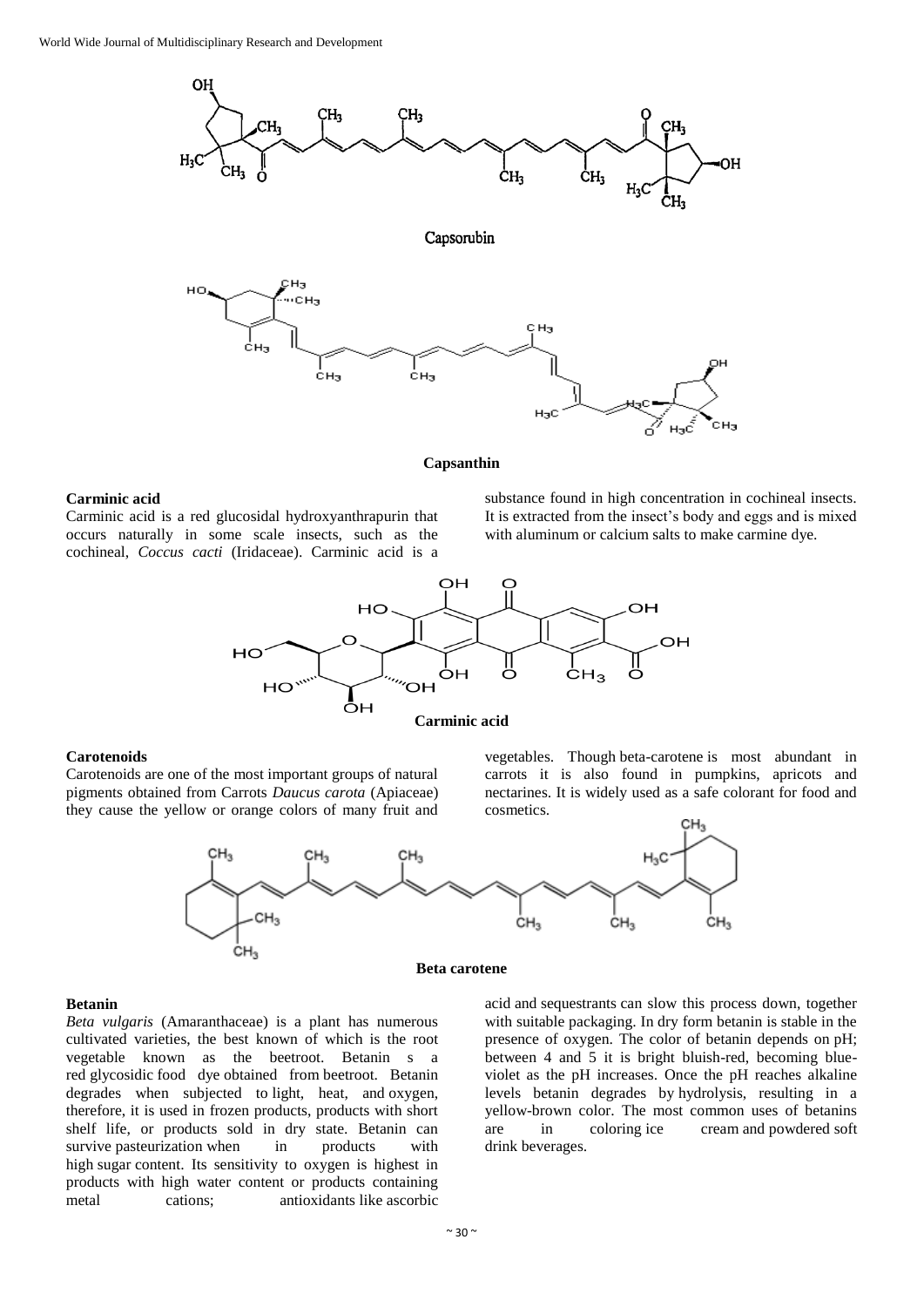

#### **Bixin**

Bixin is an apocarotenoid found in annatto, a natural food coloring obtained from the seeds of the achiote tree. Annatto seeds contain about 5% pigments, which consist of 70-80% bixin. *Bixa orellana* (Bixaceae) is a shrub or small tree originating from the tropical region of the Americas. North, Central and South American natives originally used the seeds to make red body paint and lipstick. For this reason, *Bixa orellna* is sometimes called the lipstick tree. Annatto and its extracts are now widely used in an artisanal or industrial scale as a coloring agent in many processed food products. Annatto is a natural alternative to synthetic food coloring compounds, but it has been linked to cases of food-related allergies. Annatto is of particular commercial value in the United States because the Food and Drug Administration considers colorants derived from it to be "exempt of certification".



#### **Indigo**

A variety of plants have provided indigo throughout history, but most natural indigo was obtained from those in the genus *Indigo fera*, which are native to the tropics. *Indigo fera* is a large genus of over 750 species of flowering plants belonging to the family Fabaceae. They are widely distributed throughout the tropical and subtropical regions of the world. The color indigo is named after the indigo dye derived from the plant *Indigo fera.* The primary use for indigo is as a dye for cotton yarn, which is mainly for the production of denim cloth for blue jeans. On average, a pair of blue jean trousers requires 3–12 gm of indigo. Small amounts are used for dyeing wool and silk.



## **Shellac**

It is resinous waxy secretion obtained from the insect *Laccifer lacca* (Lacciferidae) used for making dyes. It is mainly utilsed in cosmetics especially in the production of nail polishes. Shellac has been used in the pharmaceutical industry as a tablet coating, often for enteric coating on tablets. In the cosmetics industry, shellac has been used in mascara, hair spray, nail polish and eyeliner. Traditionally, shellac has been used in the furniture industry as a wood or paint sealant. Because of its FDA approval, shellac is used to coat apples and other fruits to make them shiner. Shellac is used to coat enteric pills so that they do not dissolve in the stomach, but in the lower intestine. It is also used as a coating on pills to time release medication

aleuritic acid (III)



#### **Chlrophyll**

It is green colored pigment which is used a safe colorant from various green plants. Chlorophyll is a green pigment found in plants. Plants use chlorophyll and light to make food. People use chlorophyll as medicine. Common sources of chlorophyll used for medicine include alfalfa (Medicago sativa) and silkworm droppings. Chlorophyll's status as a super food is due to its nutritional and potent antioxidant properties. It protects cells from oxidative damage by eliminating free radicals. In the food industry, chlorophyll is used as a natural pigment ingredient in processed foods. Because of its strong green pigment and consumers

growing preference for natural foods, chlorophyll is gaining importance as food additive. Increasing number of researches are also reporting health benefits from consumption of high chlorophyll diet. This in turn is encouraging food processors to switch from artificial pigments to chlorophyll-based natural coloring. In the cosmetics industry, chlorophyll a is used in soaps and cosmetics products. The function of chlorophyll in animals is suggested to be inhibition of lipid peroxidation and protection of mitochondria from oxidative damage induced by various free-radicals and other reactive oxygen species. Chlorophyll has also been reported to inhibit radiation